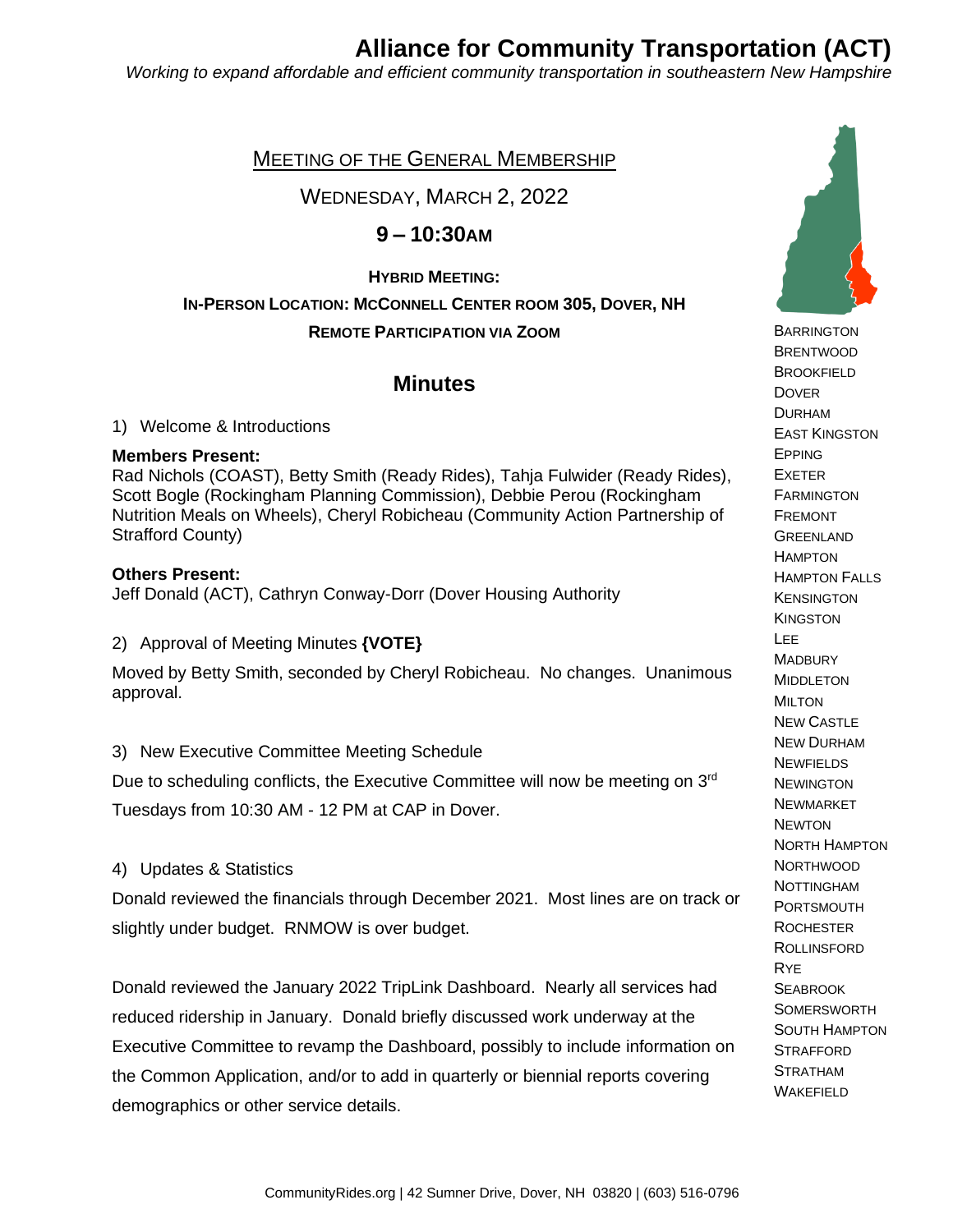#### 5) Common Application

Donald has been working with service providers to reach out to existing clients who are only signed up with one service to encourage them to use the Application to apply for additional services. He is still finding small mistakes on the website and the online Medical Release form still doesn't work.

He just added a sign-up form to the website and in his email signature line to create a mailing list for service updates.

6) Results of National Center for Mobility Management Program Sustainability Tool Members completed 2 sessions to use NCMM's self-assessment pilot. It created good discussion. Donald completed the survey and report. Bogle and Lentz will be meeting soon to begin work on the Coordinated Plan and will discuss how to continue the discussion from the self-assessment and tie it into the Plan.

#### 7) Workplan Check-In

Donald spoke with the transportation director at the Seacoast Learning Collaborative about Driver Training and establishing a Driver Pool. He needs to follow up with him.

#### 8) SCC Updates

RLS and Associates has posted the job notice for the NH statewide mobility manager.

NHDHHS's CDC grant that will be support rural RCC's has been approved by Governor & Council.

#### 9) Information Exchange

The AHA Transportation Workgroup has been pushing for a transportation assessment for older adults and individuals with disabilities. HHS may have funding for this project. Dover Housing Authority may have some useful data for this project.

COAST researched electric vehicles for its fleet. At this time, it seems that the mileage range may not be practicable.

The Dover Housing Authority is still deciding how it will use its two new vehicles and is interested in working with other agencies.